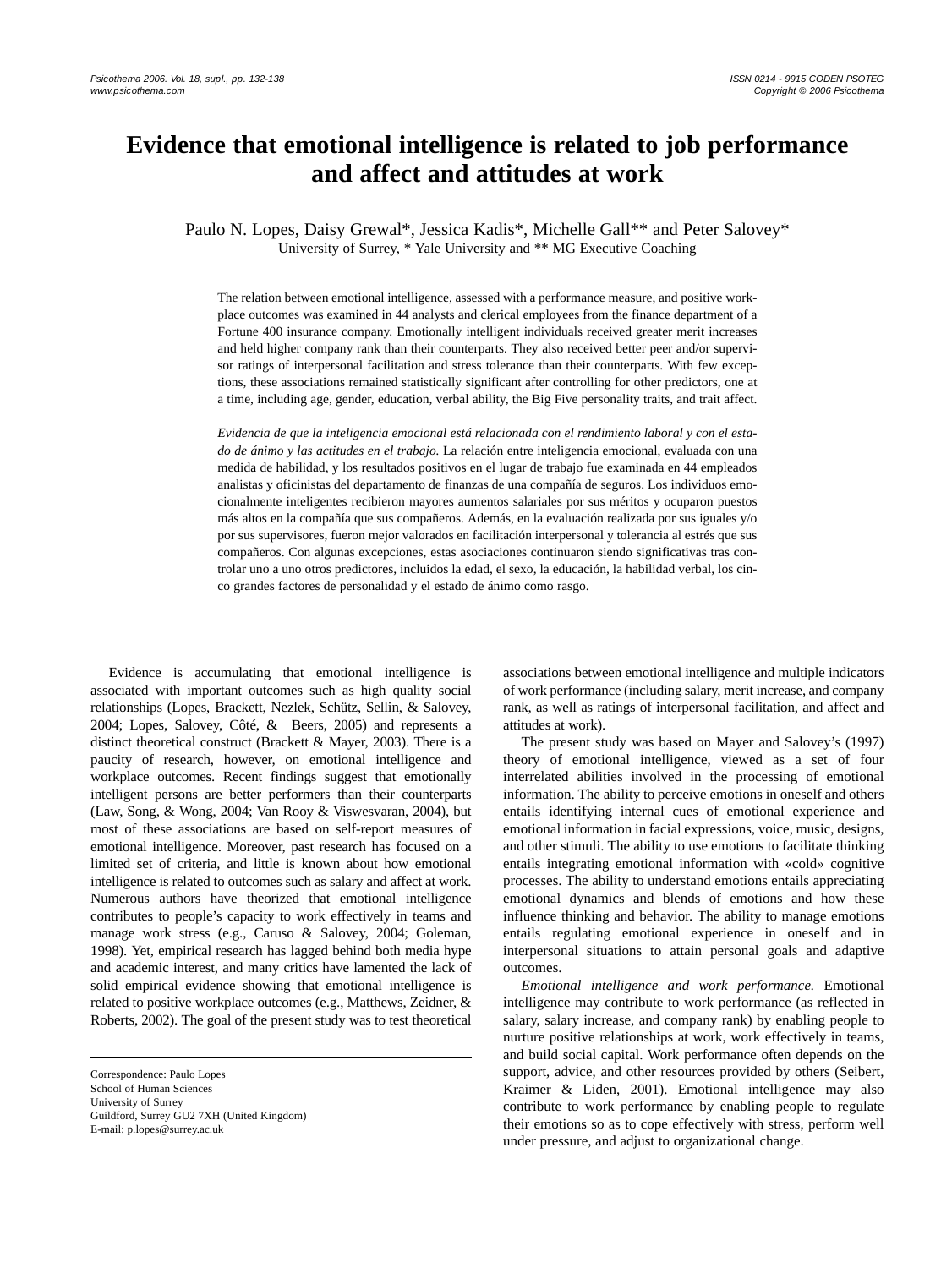*Emotional intelligence and interpersonal facilitation.* Interpersonal facilitation pertains to «interpersonally oriented behaviors that contribute to organizational goal accomplishment» (Van Scotter & Motowidlo, 1996, p. 526). Emotional intelligence may contribute to the quality of people's relationships at work because emotions serve communicative and social functions, conveying information about thoughts and intentions, and helping to coordinate social encounters (Keltner & Haidt, 2001). Emotionrelated abilities should help people choose the best course of action when navigating social encounters. For example, the ability to decode facial expressions of emotion can help one to evaluate how other people respond to one's words and actions, yielding important information for adjusting one's behavior (Nowicki & Duke, 2001). The ability to use emotions to guide thinking can help one to consider both emotions and technical information when evaluating an interpersonal problem. The ability to manage emotions should help individuals experience and express emotions that contribute to favorable social encounters, in part through emotional contagion (Hatfield, Cacioppo, & Rapson, 1994).

*Emotional intelligence, affect, and attitudes.* Despite important exceptions (Parrott, 1993), people are usually motivated to seek pleasant feelings and avoid unpleasant emotions. The ability to manage emotions can help people nurture positive affect, avoid being overwhelmed by negative affect, and cope with stress (Mayer &Salovey, 1997). Other emotional abilities, such as perceiving and understanding emotions, also contribute indirectly to the quality of emotional experience by helping people to identify and interpret cues that inform self-regulatory action. Therefore emotional intelligence should contribute to positive affect and attitudes at work.

## Hypotheses

In light of previous theory and research, we hypothesized that emotional intelligence is related to company indicators of job performance (salary, percent merit increase, company rank) as well as ratings of interpersonal facilitation (interpersonal sensitivity, sociability, positive interaction, negative interaction, contribution to a positive work environment, and liking) and affect and attitudes at work (job satisfaction, mood, and stress tolerance).

## Method

## *Participants*

Participants were 44 analysts and clerical/administrative employees from the finance staff for the Eastern region of a Fortune 400 insurance company. Participants' ages ranged from 23 to 61 years (*M*= 40.3, *SD*= 10.7); 86% were female; 93% were white/Caucasian, 2% African-American, and 4% «other». The sample included 64% junior analysts and 36% clerical/administrative employees. Sixty-eight percent had a college degree or higher, 16% had some college training and 16% had a high-school diploma only. All were native English speakers. Salaries for the year 2002 ranged from \$16,390 to \$62,500 (*M*= \$40,748, *SD*= \$11,192). The average tenure of the participants at the company was 10.5 years (*SD*= 10.4).

## *Procedure*

We advertised the study as an opportunity to receive feedback about non-technical skills. All the staff in the financial division were handed an envelope containing a cover letter, a consent form, instructions, and a battery of assessments that included measures of emotional intelligence and verbal ability, and questionnaires about oneself and co-workers. Management identified 13 different groups of 5 to 8 people who interacted frequently on the job. Participants were asked to rate their peers from these groups. Due to time constraints, participants who belonged to one of the few groups comprising more than six people were asked to rate only five randomly selected colleagues. Leaders were asked to rate all their direct subordinates. We assured participants that all responses were confidential and that no one at their company would have access to individualized data. We provided participants with stamped envelopes addressed to the senior investigator.

## *Measures*

*Demographics.* Participants indicated their age, gender (male= 0, female= 1), education (1= some high school, 2= high school diploma, 3= some college, 4= college degree, 5= master's degree or higher), marital status, position in the organization, tenure, average hours worked per week, and whether English was their native language.

*Emotional intelligence.* We administered the Mayer-Salovey-Caruso Emotional Intelligence Test (MSCEIT V2.0; Mayer, Salovey & Caruso, 2002). The MSCEIT includes eight tasks. To assess Perceiving Emotions, respondents identify the emotions in photographs of faces and in designs and landscapes. For Using Emotion, respondents describe emotions with non-emotional vocabulary and indicate the feelings that might facilitate or interfere with the successful performance of various cognitive and behavioral tasks. Understanding Emotions is assessed with tasks concerning the manner in which emotions evolve and transition over time and how some feelings are produced by blends of emotions. Managing Emotions is assessed through a series of scenarios in which people rate the effectiveness of various strategies to regulate their own feelings and the feelings of others in social situations. The MSCEIT assumes that people must have knowledge about emotional processes to exhibit emotionally intelligent behavior. Additional information and sample items appear in Lopes et al. (2005) and Mayer, Salovey, Caruso and Sitarenios (2003).

The MSCEIT can be scored using both expert and consensus norms. Expert scores reflect the agreement between participants' responses and those of an expert panel of 21 emotion researchers from various nations. For example, if someone answers «A» to the first question and 24% of experts also answered «A», this person obtains a raw score of .24 for the first question. Consensus scores reflect the agreement between participants' responses and those of the normative sample, which consists of 5,000 English-speaking people from various nations. Scores based on consensus norms correlate highly (*r*>.90) with those based on expert norms (Mayer et al., 2003). In the present study, all analyses used expert scores because they are slightly more reliable (Mayer et al., 2003). Scores computed by the test publishers are standardized (*M*= 100, *SD*= 15).

*Company indicators of work performance.* We obtained data on salary, percent merit increase and company rank from company records. Salaries for the year 2002 were transformed by taking the base-10 logarithm to attenuate the characteristic skewness of salary distributions. We calculated the average percent merit increase for the period 2000 to 2002. Company rank was assigned by the company separately for two categories of staff: administrative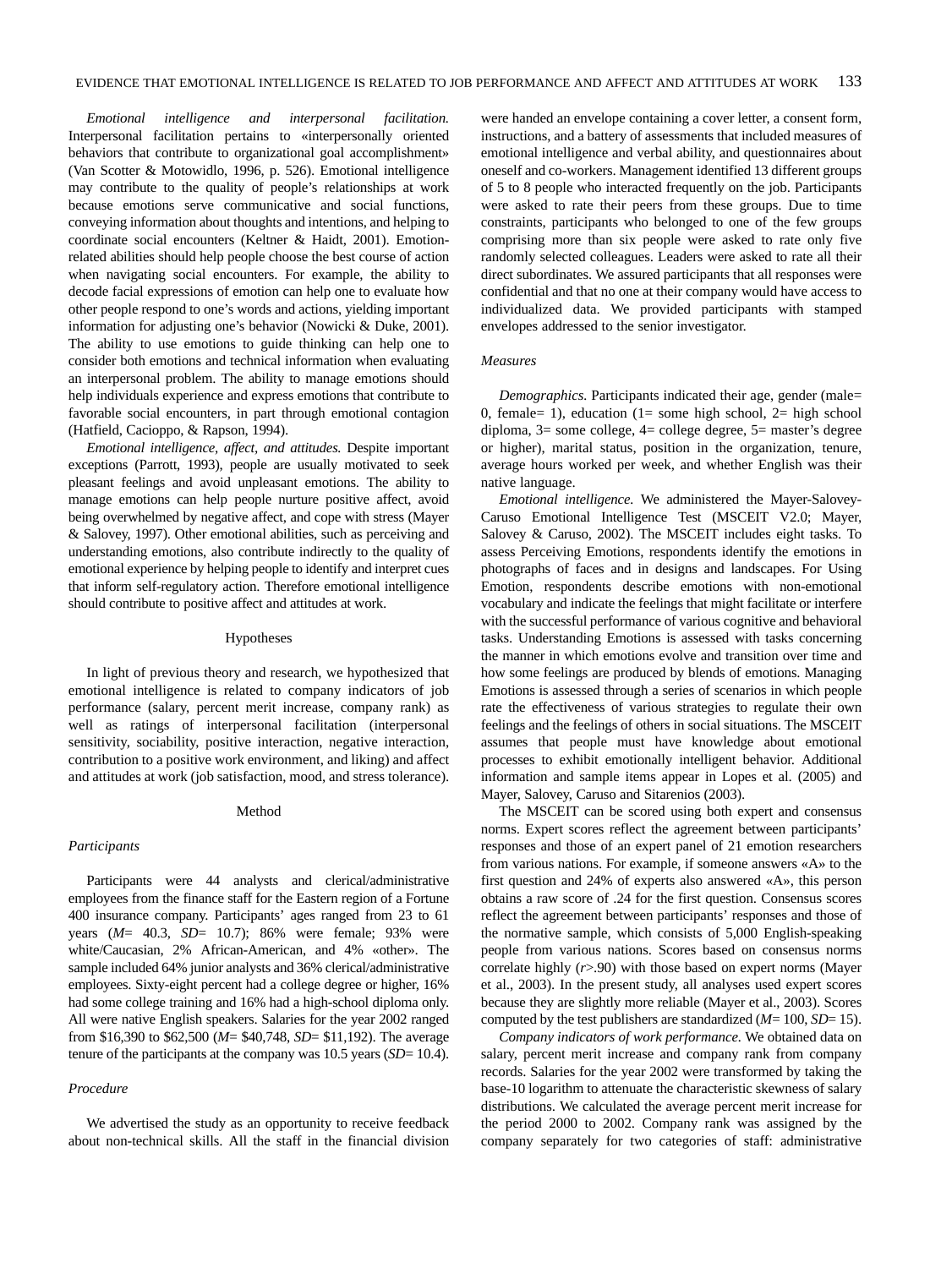employees and analysts. We coded company rank on a scale from 1 to 6, with ranks 1 to 3 representing administrative positions of increasing responsibility and ranks 4 to 6 representing analyst positions of increasing responsibility. Company officials confirmed that our scale reflected increasing prestige.

*Interpersonal facilitation.* To alleviate concerns related to common method biases (Podsakoff, MacKenzie, Lee, & Podsakoff, 2003), peers and supervisors provided ratings of six indicators of participants' interpersonal facilitation: interpersonal sensitivity, sociability, positive interaction, negative interaction, contribution to a positive work environment, and liking.

*Interpersonal sensitivity* and *sociability* were assessed using the Bar-On EQ-360 (Bar-On, 1997). Peers and supervisors completed the empathy and social responsibility scales (totaling 11 items) of the Bar-On EQ-360 to measure *interpersonal sensitivity*. A sample item is «This person is sensitive to the feelings of others.» Peers and supervisors completed the interpersonal relations scale of the Bar-On EQ-360 to measure *sociability*. A sample item is «This person is sociable.» All ratings were provided on five-point scales ranging from «very seldom or not true of this person» to «very often true or true of this person.»

We obtained peer reports on *positive interaction* and *negative interaction* using an adapted and abridged version of the Network of Relationships Inventory (Furman & Buhrmester, 1985). Peers answered 10 items (5 for positive and 5 for negative interaction) about their relationship with each member of their group, on 1 (*not at all*) to 7 (*extremely*) scales. We reworded some items to adapt them to a workplace setting. The items included for positive interaction assessed liking, instrumental aid, and admiration; a sample item was «How much does this person like you?» The items included for negative interaction assessed conflict and antagonism; a sample item was «How much do you and this person get on each other's nerves?»

Both peers and supervisors rated participants' *contribution to a positive work environment* using the item «Does this person contribute to a positive work atmosphere?» on a 1 (*not at all*) to 7 (*extremely*) scale. Also, supervisors rated their *liking* of the participants on two items: «How much do you like this person?» and «How much do you and this person get on each other's nerves?» on 1 (*not at all*) to 7 (*extremely*) scales.

*Affect and attitudes at work.* We obtained three indicators of participants' affect and attitudes at work: job satisfaction, mood, and stress tolerance. We used a five-item, self-report measure of job satisfaction (Brayfield & Rothe, 1951). A sample item includes: «I feel fairly satisfied with my present job.» Participants indicated their agreement with each item on a scale of 1 (*strongly disagree*) to 7 (*strongly agree*). Peers rated participants' *mood* on the items «Is this person often in a good mood?» and «Is this person often in a bad mood?» on a 1 (*not at all*) to 7 (*extremely*) scale. Finally, peers and supervisors rated participants' *stress tolerance* on the 11 items from the stress tolerance and flexibility scales of the Bar-On EQ-360, again on 1 (*very seldom or not true of this person*) to 5 (*very often true or true of this person*) scales. A sample stress tolerance item is «This person handles stress without getting too tense» and a sample flexibility item is «This person can adjust to new situations as they arise».

*Control variables.* We administered an abridged version of the Mill-Hill vocabulary scale for adults (Raven, Court, & Raven, 1994) as an indicator of crystallized, verbal ability. Due to time constraints, we used only 49 of the 66 items, excluding 17 of the more difficult items. Participants completed this and all other measures without supervision but were asked not to consult the dictionary or any other sources. The Big Five traits of personality were assessed using the 50-item version of the International Personality Item Pool (International Personality Item Pool, 2001), a scale that contains 10 self-descriptive items for each of the 5 traits anchored at 1 (*very inaccurate*) and 5 (*very accurate*). To measure trait affect, we used a 20-item version of the Positive and Negative Affect Scales (Watson, Clark, & Tellegen, 1988). Participants indicated to what extent they had «felt this way during the past year». This measure is comprised of 20 adjectives and uses a 5-point Likert scale anchored at 1 (*very slightly or not at all*) and 5 (*extremely*).

## Results

#### *Analytical strategy*

We used multilevel analyses to examine associations between emotional intelligence and all self-, peer-, and supervisor-rated outcomes. Peer and supervisor ratings were likely nonindependent because they could be influenced by, depend on, or cluster by group or supervisor. We thus took into account differences between groups and supervisors in evaluating relationships between emotional intelligence and peer- or supervisor-rated outcomes, using multi-level regression models (Bliese, 2000; Kenny & LaVoie, 1985). In contrast, we focused on correlations to examine associations between emotional intelligence and salary, merit increase, and company rank. Groups are assembled for different functional purposes, some groups requiring more analysts and fewer clerical staff than others, for example. Differences in group composition lead to differences in salaries and company rank, and possibly merit increase. In these circumstances, removing betweengroup variance would amount to discarding much of the variance in salary, merit increase, and rank that is of interest.

#### *Correlational analyses*

Inspection of table 1 indicates that overall emotional intelligence was positively and significantly related to percent merit increase and company rank, but not to salary. There were numerous relationships between the emotional intelligence subscales and outcome variables. For example, Managing Emotions scores correlated significantly with salary and company rank.

## *Multilevel analyses of relationships between emotional intelligence and outcomes*

We tested two-level models that included individual-level data at level 1 and coded group membership (for peer-rated outcomes) or supervisor (for supervisor-rated outcomes) at level 2, using the program HLM (Raudenbush, Bryk, Cheong, & Congdon, 2000). All predictors at level 1 were group-mean centered to separate withinand between-group effects (Raudenbush & Bryk, 2002). Slopes were «fixed» across groups (i.e., not modeled as randomly varying) because of group size. We examined relationships between emotional intelligence and outcomes by entering one predictor in each model. We estimated effect sizes by calculating the percent reduction in variance at level 1 associated with the predictor, in comparison with an unconditional model (Raudenbush & Bryk, 2002).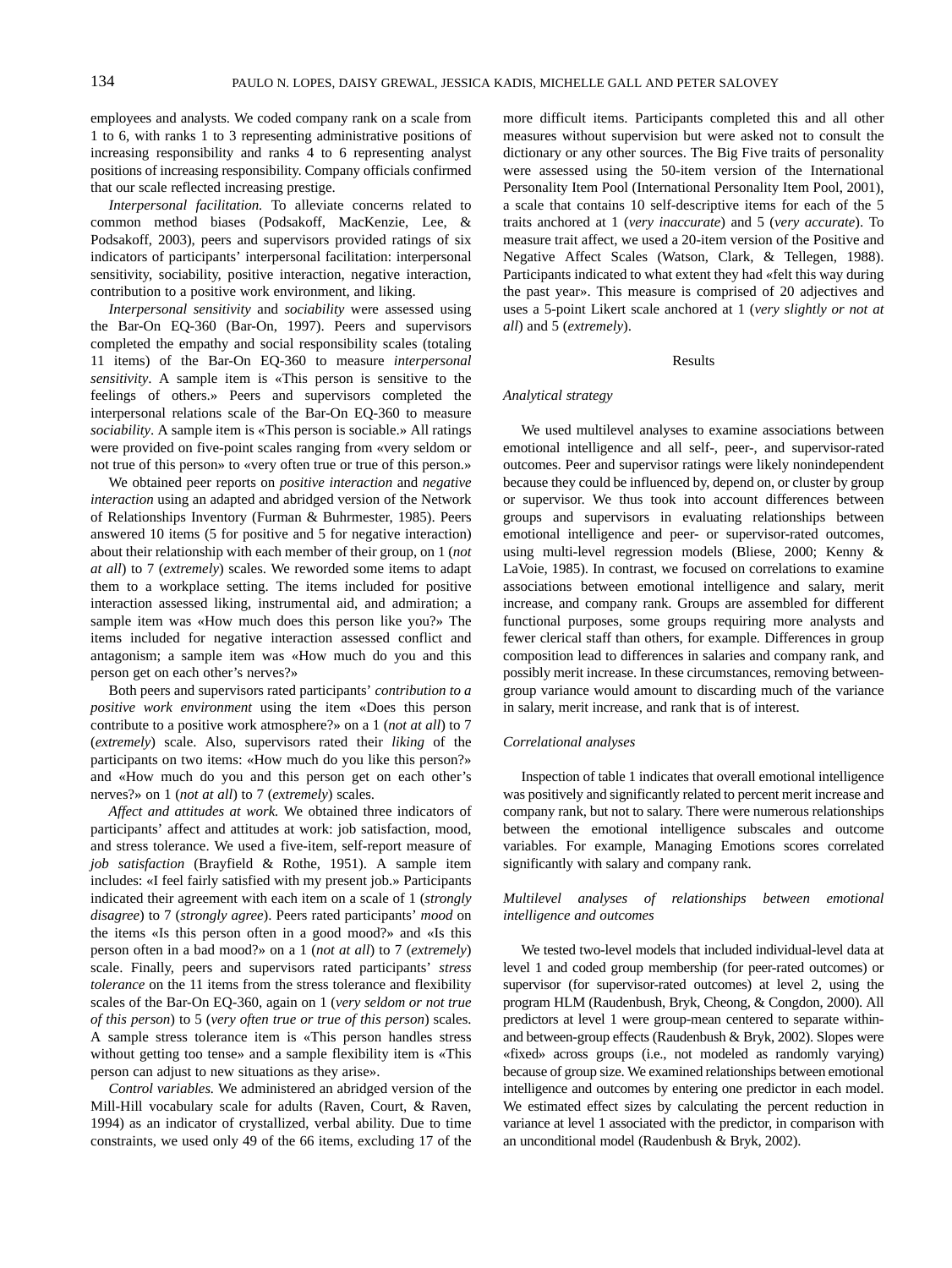| Table 1<br>Descriptive statistics and correlation matrix              |                     |               |                                    |                          |                           |                    |                        |                  |                                    |                  |                         |                         |
|-----------------------------------------------------------------------|---------------------|---------------|------------------------------------|--------------------------|---------------------------|--------------------|------------------------|------------------|------------------------------------|------------------|-------------------------|-------------------------|
|                                                                       | М                   | <b>SD</b>     | $\mathbf{1}$                       | $\mathbf 2$              | 3                         | 4                  | 5                      | 6                | 7                                  | 8                | 9                       | 10                      |
| 1. Age<br>2. Gender <sup>a</sup>                                      | 40.32<br>0.86       | 10.69<br>0.35 | $\overline{\phantom{0}}$<br>$-.03$ | $\overline{\phantom{a}}$ |                           |                    |                        |                  |                                    |                  |                         |                         |
| 3. Education                                                          | 3.64                | 0.89          | $-.53**$                           | $-.09$                   |                           |                    |                        |                  |                                    |                  |                         |                         |
| 4. Emotional intelligence total                                       | 100.18              | 14.24         | $-.19$                             | .13                      | .22                       | (.92)              |                        |                  |                                    |                  |                         |                         |
| 5. Emotional intelligence perceiving emotion                          | 102.52              | 17.31         | $-.08$                             | .13                      | .03                       | $.72**$            | (.94)                  |                  |                                    |                  |                         |                         |
| 6. Emotional intelligence using emotion                               | 103.98              | 13.88         | $-.02$                             | $-.11$                   | .15                       | $.57**$            | $.40**$                | (.78)            |                                    |                  |                         |                         |
| 7. Emotional intelligence understanding emotion                       | 96.52               | 13.66         | $-.23$                             | .11                      | .22                       | $.67**$            | .10                    | .21              | (.71)                              |                  |                         |                         |
| 8. Emotional intelligence managing emotion                            | 102.41<br>30.68     | 13.01<br>5.02 | $-19$                              | .07                      | $.37*$                    | $.61***$           | $.30*$                 | .25<br>.21       | $.31*$                             | (.76)            |                         |                         |
| 9. Verbal ability<br>10. Neuroticism                                  | 2.70                | 0.85          | .00<br>.01                         | $-.14$<br>.05            | .17<br>$-.25b$            | .17<br>-.09        | $-12$<br>$-.16$        | $-.02$           | $.35*$<br>$-0.08$                  | .13<br>$-.09$    | (.69)<br>$-.32*$        | (.91)                   |
| 11. Extraversion                                                      | 3.29                | 0.59          | $-17$                              | $-.13$                   | .17                       | $-.10$             | $-14$                  | $-.07$           | .01                                | .03              | $-.08$                  | $-.04$                  |
| 12. Openness/Intellect                                                | 3.54                | 0.48          | $-.31*$                            | .03                      | .07                       | .18                | .08                    | $-.01$           | .13                                | .21              | $-.17$                  | .01                     |
| 13. Agreeableness                                                     | 4.20                | 0.43          | .10                                | $-.01$                   | $-.02$                    | .14                | .10                    | .19              | .05                                | .16              | .02                     | $-.27b$                 |
| 14. Conscientiousness                                                 | 4.12                | 0.50          | $-.20$                             | .08                      | .14                       | .28 $^{\rm b}$     | $.30*$                 | .09              | .01                                | $.34*$           | $-.08$                  | $-.20$                  |
| 15. Trait positive affect                                             | 3.92                | 0.59          | $-19$                              | $-.05$                   | .44**                     | $.31*$             | .24                    | .13              | .15                                | $.39*$           | $-.02$                  | $-.18$                  |
| 16. Trait negative affect                                             | 2.08                | 0.72          | $-.09$                             | $-.06$                   | $-.23$                    | $-0.08$            | $-14$                  | $-.11$           | .02                                | $-.18$           | $-19$                   | $.71**$                 |
| 17. Log salary                                                        | 4.60                | 0.13          | $-16$<br>$-43**$                   | $-.10$                   | .48**<br>.28 <sup>b</sup> | .18                | $-.02$                 | .10              | .18<br>$.34*$                      | .40**<br>.32 $b$ | .17<br>.32 $b$          | $-.18$                  |
| 18. % Merit increase<br>19. Company rank                              | 4.90<br>3.95        | 3.29<br>1.98  | $-0.28^{b}$                        | $-.05$<br>$-.07$         | $.58**$                   | $.36*$<br>$.43***$ | .23<br>.22             | .09<br>$.34*$    | $.36*$                             | .40**            | .24                     | $-.21$<br>$-28^{b}$     |
| 20. Self-rated job satisfaction                                       | 5.64                | 1.15          | $-.07$                             | $-.20$                   | .27                       | $-.08$             | $-.06$                 | .09              | $-.17$                             | .10              | $-.03$                  | $-.17$                  |
| 21. Peer-rated interpersonal sensitivity                              | 3.84                | 0.53          | .01                                | $-18$                    | $.32*$                    | .19                | .18                    | $.32*$           | .08                                | .13              | .27 <sup>b</sup>        | $-.32*$                 |
| 22. Peer-rated sociability                                            | 3.79                | 0.60          | $-.02$                             | $-.24$                   | $.34*$                    | $.33*$             | 29 <sup>b</sup>        | $.32*$           | .21                                | .19              | $.31*$                  | $-23$                   |
| 23. Peer-rated positive social interaction                            | 4.49                | 0.93          | $-.16$                             | $-.04$                   | $.41**$                   | -.06               | $-.02$                 | .16              | $-.03$                             | $-.11$           | .21                     | $-.22$                  |
| 24. Peer-rated negative social interaction                            | 1.61                | 0.66          | .19                                | .17                      | $-.31*$                   | $-41**$            | $-.13$                 | $-29^{b}$        | $-40**$                            | $-42**$          | $-.28b$                 | .16                     |
| 25. Peer-rated positive work environment                              | 4.67                | 1.08          | $-12$                              | $-.05$                   | $.35*$                    | .39*               | $.31*$                 | $.39*$           | .22                                | $.37*$           | $.33*$                  | $-.34*$                 |
| 26. Peer-rated stress tolerance                                       | 3.57                | 0.66          | $-19$                              | .10                      | $.41**$                   | .16                | .23<br>29 <sup>b</sup> | .21              | .01<br>.30 <sup>b</sup>            | .17              | .22                     | $-51**$                 |
| 27. Peer-rated mood<br>28. Supervisor-rated interpersonal sensitivity | 5.33<br>4.15        | 0.85<br>0.72  | $-14$<br>.15                       | $-.12$<br>$-.07$         | $.45**$<br>.08            | .43**<br>.26       | .19                    | $.33*$<br>.25    | .06                                | .44**<br>$.37*$  | $.30*$<br>$.32*$        | $-37*$<br>$-44**$       |
| 29. Supervisor-rated sociability                                      | 4.06                | 0.71          | .10                                | $-.06$                   | .02                       | .28 $^{\rm b}$     | .17                    | $.38*$           | .06                                | .39*             | $.45*$                  | $-.32*$                 |
| 30. Supervisor-rated liking                                           | 5.18                | 0.96          | .23                                | .00.                     | $-21$                     | .23                | $.36*$                 | $.34*$           | $-19$                              | .27 $^{\rm b}$   | $.17*$                  | $-.16$                  |
| 31. Supervisor-rated positive work environment                        | 5.18                | 1.52          | .14                                | $-.01$                   | .04                       | $.45***$           | .27 $^{\rm b}$         | $.44**$          | .20                                | $.57**$          | .44*                    | $-.25$                  |
| 32. Supervisor-rated stress tolerance                                 | 3.70                | 0.87          | $-.17$                             | .49**                    | .19                       | .41*               | $.36*$                 | .19              | .18                                | .44**            | .21                     | $-.47**$                |
|                                                                       | 11                  | 12            | 13                                 | 14                       | 15                        | 16                 | 17                     | 18               | 19                                 | 20               | 21                      | 22                      |
| 1. Age                                                                |                     |               |                                    |                          |                           |                    |                        |                  |                                    |                  |                         |                         |
| 2. Gender <sup>a</sup>                                                |                     |               |                                    |                          |                           |                    |                        |                  |                                    |                  |                         |                         |
| 3. Education<br>4. Emotional intelligence total                       |                     |               |                                    |                          |                           |                    |                        |                  |                                    |                  |                         |                         |
| 5. Emotional intelligence perceiving emotion                          |                     |               |                                    |                          |                           |                    |                        |                  |                                    |                  |                         |                         |
| 6. Emotional intelligence using emotion                               |                     |               |                                    |                          |                           |                    |                        |                  |                                    |                  |                         |                         |
| 7. Emotional intelligence understanding emotion                       |                     |               |                                    |                          |                           |                    |                        |                  |                                    |                  |                         |                         |
| 8. Emotional intelligence managing emotion                            |                     |               |                                    |                          |                           |                    |                        |                  |                                    |                  |                         |                         |
| 9. Verbal ability                                                     |                     |               |                                    |                          |                           |                    |                        |                  |                                    |                  |                         |                         |
| 10. Neuroticism                                                       |                     |               |                                    |                          |                           |                    |                        |                  |                                    |                  |                         |                         |
| 11. Extraversion<br>12. Openness/Intellect                            | (.81)<br>$.32*$     | (.72)         |                                    |                          |                           |                    |                        |                  |                                    |                  |                         |                         |
| 13. Agreeableness                                                     | $.42**$             | $.36*$        | (.72)                              |                          |                           |                    |                        |                  |                                    |                  |                         |                         |
| 14. Conscientiousness                                                 | $-.28b$             | .10           | .03                                | (.79)                    |                           |                    |                        |                  |                                    |                  |                         |                         |
| 15. Trait positive affect                                             | .34*                | .47**         | .39                                | .22                      | (.88)                     |                    |                        |                  |                                    |                  |                         |                         |
| 16. Trait negative affect                                             | $-0.01$             | $-.04$        | $-.16$                             | $-.16$                   | $-.36*$                   | (.89)              |                        |                  |                                    |                  |                         |                         |
| 17. Log salary                                                        | .17                 | .02           | .10                                | $27^{\circ}$             | $.32*$                    | $-.05$             |                        |                  |                                    |                  |                         |                         |
| 18. % Merit increase                                                  | $.36*$              | .06           | .06                                | .02                      | .07                       | .03                | $.36*$                 |                  |                                    |                  |                         |                         |
| 19. Company rank<br>20. Self-rated job satisfaction                   | .18<br>$.39**$      | .02           | .12                                | .20                      | $.33*$<br>$.36*$          | -.17               | $.84**$<br>.45**       | $.53**$          | $\overline{\phantom{a}}$<br>$.37*$ |                  |                         |                         |
| 21. Peer-rated interpersonal sensitivity                              | .04                 | .20<br>.02    | .24<br>.26 <sup>b</sup>            | .23<br>.11               | .09                       | -.17<br>$-.20$     | $.08\,$                | .19<br>.18       | .29 $^{\rm b}$                     | (.91)<br>.08     | (.96)                   |                         |
| 22. Peer-rated sociability                                            | .03                 | $-.10$        | .15                                | .12                      | .14                       | -.11               | .04                    | .24              | .26 <sup>b</sup>                   | .10              | $.84**$                 | (.91)                   |
| 23. Peer-rated positive social interaction                            | .17                 | $-.20$        | .07                                | $-.05$                   | $-0.08$                   | $-21$              | $-.06$                 | .17              | .17                                | .20              | $.68**$                 | $.65***$                |
| 24. Peer-rated negative social interaction                            | .12                 | $-.12$        | $-.19$                             | $-.01$                   | $-15$                     | $-0.02$            | $-0.26b$               | $-.16$           | $-.30b$                            | $-.04$           | $-.16$                  | $-.21$                  |
| 25. Peer-rated positive work environment                              | .06                 | $-.03$        | .19                                | .18                      | .19                       | -.17               | .18                    | .38*             | $.39*$                             | .02              | $.75***$                | $.73**$                 |
| 26. Peer-rated stress tolerance                                       | .13                 | .08           | .19                                | .11                      | .14                       | -.21               | .29 <sup>b</sup>       | $.48**$          | $.51**$                            | .22              | $.68**$                 | $.54**$                 |
| 27. Peer-rated mood                                                   | $-0.01$             | .00           | .16                                | $-.03$                   | $.33*$                    | $-21$              | .22                    | .28 <sup>b</sup> | $.38*$                             | .06              | $.63**$                 | $.59**$                 |
| 28. Supervisor-rated interpersonal sensitivity                        | $-28^{b}$           | $-.01$        | .26<br>.30 <sup>b</sup>            | .19                      | .15                       | $-31^{b}$          | .06                    | $-.16$           | $-.01$                             | .12              | .23<br>.28 <sup>b</sup> | .23<br>.30 <sup>b</sup> |
| 29. Supervisor-rated sociability<br>30. Supervisor-rated liking       | $-.18$<br>$-29^{b}$ | .00<br>.00    | .26                                | .26<br>$.34*$            | .15<br>.10                | -.21<br>$-.13$     | .05<br>$-.08$          | $-.13$<br>$-.22$ | .06<br>$-.08$                      | .20<br>.08       | .21                     | .23                     |
| 31. Supervisor-rated positive work environment                        | $-0.28$ b           | $-.01$        | .29 <sup>b</sup>                   | .23                      | .20                       | $-.22$             | .14                    | .04              | .17                                | .06              | $.32*$                  | 29 <sup>b</sup>         |
| 32. Supervisor-rated stress tolerance                                 | $-31^{b}$           | .04           | .02                                | .19                      | .12                       | $-.37*$            | .08                    | .11              | .17                                | $-.07$           | .05                     | .02                     |

Note: 38 *N* 44 due to missing data (except for percent merit increase, where 33 *N* 37). Reliabilities are reported along the diagonal. Cronbach alpha is reported for all scales except ability measures. For the emotional intelligence and verbal ability scales, we report split-half reliabilities corrected by the Spearman-Brown formula due to item heterogeneity (the verbal ability scales includes items of varying levels of difficulty and each emotional intelligence scale comprises two different tasks). For ease of interpretation, predictors are listed first and criteria second. Correlations for total emotional intelligence scores are set in bold.

<sup>a</sup> Gender was coded as 0= Male, 1= Female. b *<sup>p</sup>*<.10. \* *p*<.05. \*\* *p*<.01.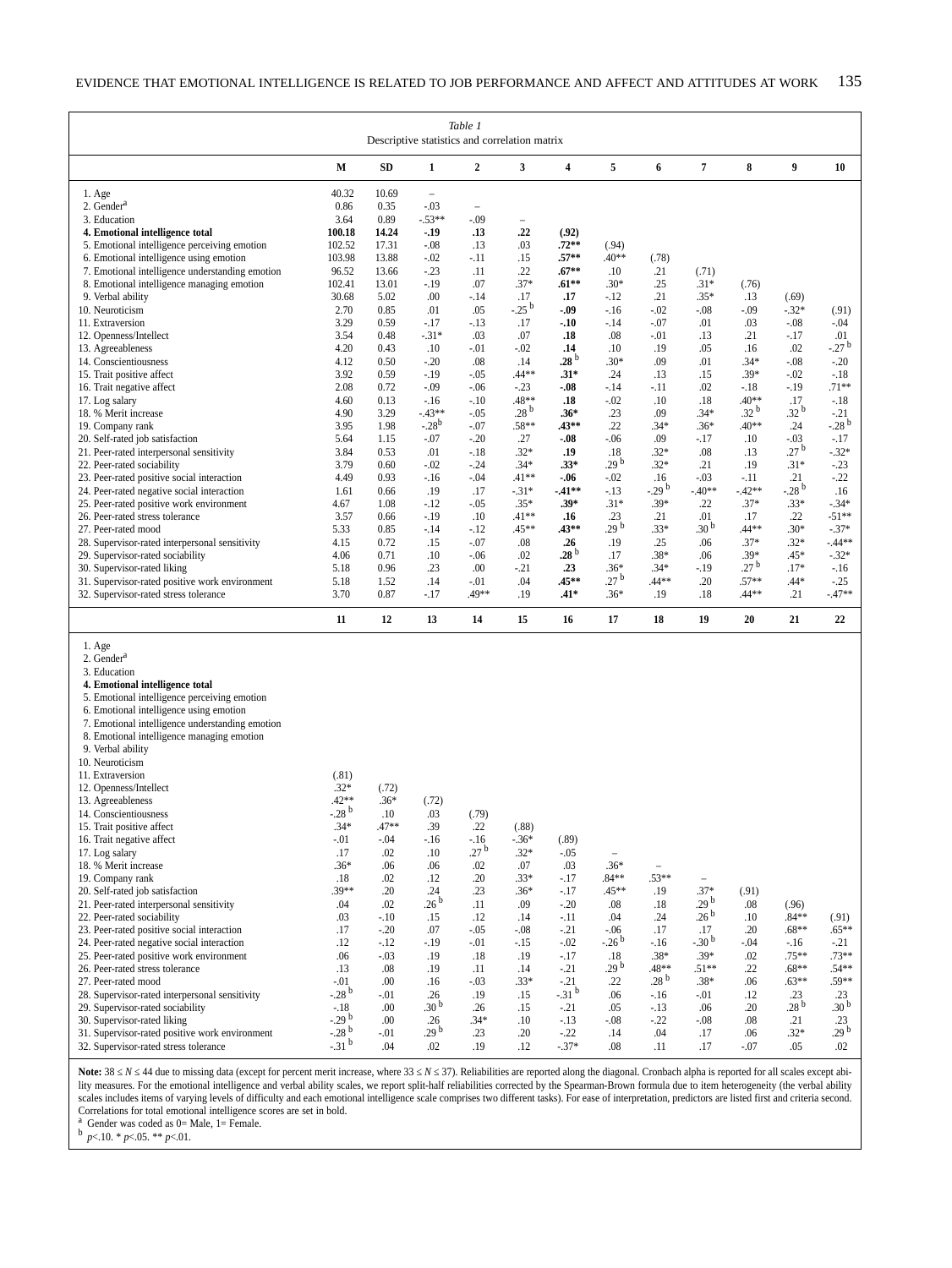| Table 1 (continued)<br>Descriptive statistics and correlation matrix                                                                                                                                                                                                                                                                                                                                                                                                                                                                                                                                                                                                                                                                                                                                                                                |                                                      |                                       |                               |                   |                                    |                             |                     |                   |         |       |  |  |
|-----------------------------------------------------------------------------------------------------------------------------------------------------------------------------------------------------------------------------------------------------------------------------------------------------------------------------------------------------------------------------------------------------------------------------------------------------------------------------------------------------------------------------------------------------------------------------------------------------------------------------------------------------------------------------------------------------------------------------------------------------------------------------------------------------------------------------------------------------|------------------------------------------------------|---------------------------------------|-------------------------------|-------------------|------------------------------------|-----------------------------|---------------------|-------------------|---------|-------|--|--|
|                                                                                                                                                                                                                                                                                                                                                                                                                                                                                                                                                                                                                                                                                                                                                                                                                                                     | 23                                                   | 24                                    | 25                            | 26                | 27                                 | 28                          | 29                  | 30                | 31      | 32    |  |  |
| 1. Age<br>$2.$ Gender $a$<br>3. Education<br>4. Emotional intelligence total<br>5. Emotional intelligence perceiving emotion<br>6. Emotional intelligence using emotion<br>7. Emotional intelligence understanding emotion<br>8. Emotional intelligence managing emotion<br>9. Verbal ability<br>10. Neuroticism<br>11. Extraversion<br>12. Openness/Intellect<br>13. Agreeableness<br>14. Conscientiousness<br>15. Trait positive affect<br>16. Trait negative affect<br>17. Log salary<br>18. % Merit increase<br>19. Company rank<br>20. Self-rated job satisfaction<br>21. Peer-rated interpersonal sensitivity<br>22. Peer-rated sociability<br>23. Peer-rated positive social interaction<br>24. Peer-rated negative social interaction<br>25. Peer-rated positive work environment<br>26. Peer-rated stress tolerance<br>27. Peer-rated mood | (.85)<br>.05<br>.48**<br>$.52**$<br>.29 <sup>b</sup> | (.87)<br>$-.35*$<br>$-.09$<br>$-46**$ | $.70**$<br>$.74**$            | (.97)<br>$.52**$  | (.80)                              |                             |                     |                   |         |       |  |  |
| 28. Supervisor-rated interpersonal sensitivity<br>29. Supervisor-rated sociability<br>30. Supervisor-rated liking                                                                                                                                                                                                                                                                                                                                                                                                                                                                                                                                                                                                                                                                                                                                   | $-.06$<br>.01<br>$-.04$                              | $-43**$<br>$-43**$<br>$-.17$          | .22<br>29 <sup>b</sup><br>.16 | .09<br>.19<br>.03 | $.42**$<br>.31 <sup>b</sup><br>.12 | (.95)<br>$.82**$<br>$.60**$ | (.87)<br>$.70**$    | (.69)             |         |       |  |  |
| 31. Supervisor-rated positive work environment<br>32. Supervisor-rated stress tolerance                                                                                                                                                                                                                                                                                                                                                                                                                                                                                                                                                                                                                                                                                                                                                             | $-.12$<br>$-.07$                                     | $-49**$<br>$-.39*$                    | $.39*$<br>.32 <sup>b</sup>    | .17<br>$.33*$     | $.46**$<br>.32 <sup>b</sup>        | $.70**$<br>$.58**$          | $.83**$<br>$.55***$ | $.57**$<br>$.37*$ | $.58**$ | (.97) |  |  |

Note: 38 *N* 44 due to missing data (except for percent merit increase, where 33 *N* 37). Reliabilities are reported along the diagonal. Cronbach alpha is reported for all scales except ability measures. For the emotional intelligence and verbal ability scales, we report split-half reliabilities corrected by the Spearman-Brown formula due to item heterogeneity (the verbal ability scales includes items of varying levels of difficulty and each emotional intelligence scale comprises two different tasks). For ease of interpretation, predictors are listed first and criteria second. Correlations for total emotional intelligence scores are set in bold.

<sup>a</sup> Gender was coded as 0= Male, 1= Female.<br><sup>b</sup>  $p < .10. * p < .05. ** p < .01.$ 

Inspection of table 2 reveals that emotional intelligence was related to three peer-rated indicators of interpersonal facilitation (interpersonal sensitivity, sociability, and contribution to a positive work environment) and peer-rated mood. Emotional intelligence was also associated with three supervisor-rated indicators of interpersonal facilitation (sociability, liking, and contribution to a positive work environment) and supervisor-rated stress tolerance.

## *Relationships between emotional intelligence and outcomes controlling other predictors*

We controlled for other predictors to verify that observed associations were not spuriously caused by third variables. We included one control variable at a time in separate models because of our small sample size. For the sake of parsimony, we only report results involving global emotional intelligence and control variables that were significantly related to each criterion (based on correlational analyses for objective criteria and multilevel analyses for peer- and supervisor-ratings).

Inspection of table 1 suggests that percent merit increase correlated significantly with extraversion and age. Therefore we controlled for these variables, one at a time, when examining the relationship between emotional intelligence and percent merit increase. This relationship remained significant controlling extraversion  $[r(34)= .43, p<.05]$  and marginally significant controlling age  $[r(34) = .32, p = .06]$ . Similarly, table 1 indicates that company rank correlated significantly with education and trait positive affect. Associations between emotional intelligence and company rank remained significant controlling both education [*r*(40)= .38, *p*<.05] and trait positive affect [*r*(40)= .36, *p*<.05].

Next we conducted separate multilevel analyses to identity which control variables were significantly associated with peer- and supervisor-ratings. For the sake of parsimony, we do not report these analyses here. We report only the analyses examining associations between emotional intelligence and criteria, controlling for other predictors:

Controlling for education, emotional intelligence remained significantly associated with two of the four peer-rated indicators of interpersonal facilitation: peer-rated sociability ( $\gamma_{10}$ = .33, *p*= .05) and contribution to positive work environment ( $\gamma_{10}$  = .37, *p* < .05). With one exception, emotional intelligence remained significantly associated with supervisor-rated outcomes controlling other predictors.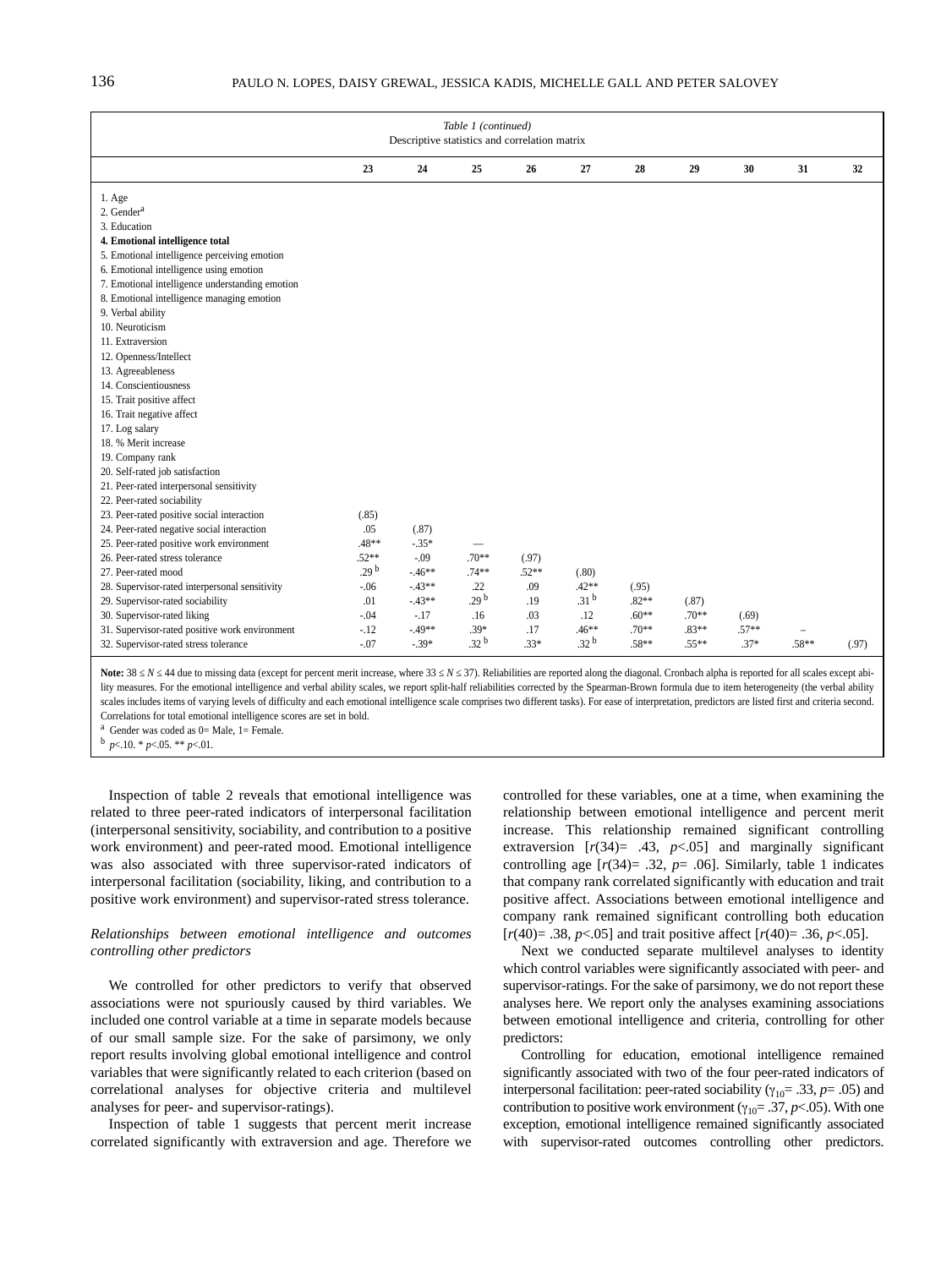|                                                                                                                                                                                                |                                        |     |       |                                                     |           |       | Table 2<br>Multilevel analyses - fixed effects |           |                  |                                                        |     |       |                                                   |     |       |
|------------------------------------------------------------------------------------------------------------------------------------------------------------------------------------------------|----------------------------------------|-----|-------|-----------------------------------------------------|-----------|-------|------------------------------------------------|-----------|------------------|--------------------------------------------------------|-----|-------|---------------------------------------------------|-----|-------|
|                                                                                                                                                                                                | <b>Emotional intelligence</b><br>total |     |       | <b>Emotional intelligence</b><br>perceiving emotion |           |       | <b>Emotional intelligence</b><br>using emotion |           |                  | <b>Emotional intelligence</b><br>understanding emotion |     |       | <b>Emotional intelligence</b><br>managing emotion |     |       |
|                                                                                                                                                                                                | $\gamma_{10}$                          | SE  | $R^2$ | $\gamma_{10}$                                       | <b>SE</b> | $R^2$ | $\mathbf{Y_{10}}$                              | <b>SE</b> | $R^2$            | $\gamma_{\mathbf{10}}^{\phantom{\dag}}$                | SE  | $R^2$ | $\mathbf{Y_{10}}$                                 | SE  | $R^2$ |
| Peer ratings                                                                                                                                                                                   |                                        |     |       |                                                     |           |       |                                                |           |                  |                                                        |     |       |                                                   |     |       |
| Interpersonal sensitivity                                                                                                                                                                      | $.37*$                                 | .17 | .11   | .26 <sup>a</sup>                                    | .15       | .06   | $.31*$                                         | .15       | .10              | .25                                                    | .19 | .02   | .27                                               | .19 | .03   |
| Sociability                                                                                                                                                                                    | $.39*$                                 | .16 | .14   | $.35*$                                              | .14       | .14   | $.31*$                                         | .15       | .06              | .22                                                    | .17 | .01   | .10                                               | .12 | .00   |
| Positive interaction                                                                                                                                                                           | .19                                    | .16 | .01   | .07                                                 | .14       | .00   | .20                                            | .13       | .04              | .27                                                    | .17 | .05   | .04                                               | .18 | .00   |
| Negative interaction                                                                                                                                                                           | $-18$                                  | .11 | .02   | $-.05$                                              | .13       | .00   | $-.14$                                         | .13       | .01              | $-.24$                                                 | .15 | .05   | $-.02$                                            | .16 | .00   |
| Positive work environment                                                                                                                                                                      | $.50***$                               | .17 | .18   | $.37*$                                              | .16       | .10   | $.35*$                                         | .16       | .09              | .32                                                    | .20 | .03   | .38 <sup>a</sup>                                  | .20 | .06   |
| Stress tolerance                                                                                                                                                                               | .29 <sup>a</sup>                       | .16 | .07   | .28 <sup>a</sup>                                    | .14       | .09   | .15                                            | .15       | .00 <sub>1</sub> | .08                                                    | .18 | .00   | $.41*$                                            | .17 | .14   |
| Mood                                                                                                                                                                                           | $.43*$                                 | .17 | .16   | $.33*$                                              | .16       | .11   | .27 <sup>a</sup>                               | .16       | .06              | .27                                                    | .20 | .03   | .37 <sup>a</sup>                                  | .20 | .08   |
| <b>Supervisor ratings</b>                                                                                                                                                                      |                                        |     |       |                                                     |           |       |                                                |           |                  |                                                        |     |       |                                                   |     |       |
| Interpersonal sensitivity                                                                                                                                                                      | .27                                    | .18 | .04   | .17                                                 | .18       | .00   | .16                                            | .17       | .00              | .10                                                    | .20 | .00   | $.50**$                                           | .16 | .21   |
| Sociability                                                                                                                                                                                    | $.33*$                                 | .16 | .11   | .20                                                 | .17       | .02   | .29a                                           | .15       | .08              | .19                                                    | .19 | .00   | $.43**$                                           | .15 | .20   |
| Liking                                                                                                                                                                                         | $.42**$                                | .14 | .24   | $.43**$                                             | .14       | .24   | $.34*$                                         | .14       | .16              | .10                                                    | .18 | .00   | $.36*$                                            | .15 | .16   |
| Positive work environment                                                                                                                                                                      | $.48**$                                | .16 | .25   | .22                                                 | .18       | .00   | $.34*$                                         | .16       | .13              | .39*                                                   | .19 | .12   | .59**                                             | .14 | .38   |
| Stress tolerance                                                                                                                                                                               | $.56***$                               | .14 | .34   | $.44*$                                              | .16       | .24   | .27a                                           | .16       | .15              | .34a                                                   | .19 | .16   | $.56**$                                           | .16 | .33   |
| Note: N=38 to 43 people at level 1 and 11 groups or 13 supervisors at level 2. The coefficient y = represents the regression slope. For ease of interpretation all variables were standardized |                                        |     |       |                                                     |           |       |                                                |           |                  |                                                        |     |       |                                                   |     |       |

The coefficient γ<sub>10</sub> repi Note: N= 38 to 43 people at level 1, and 11 groups or 13 supervisors at level 2. The coefficient  $\gamma_{10}$  represents the regression slope. For ease of interpretation, all variables were standardized except age, gender and <sup>a</sup> *p*<.10. \**p*<.05. \*\**p*<.01. (two-tailed t-tests).

Emotional intelligence remained associated with supervisor-rated sociability controlling neuroticism ( $\gamma_{10}$ = .35,  $p$ = .05) and marginally so controlling trait negative affect ( $\gamma_{10}$ = .29, *p*= .06). Emotional intelligence remained associated with supervisor-rated liking controlling conscientiousness ( $\gamma_{10}$ = .35, *p*<.05); with supervisor-rated contribution to a positive work environment controlling verbal ability, neuroticism, extraversion, and trait negative affect in separate models (.38  $\gamma_{10}$ .44, *p*<.05); and with supervisor-rated stress tolerance controlling neuroticism, extraversion, and trait negative affect in separate models (.45  $\gamma_{10}$ .51, *p*<.05).

#### Discussion

We assessed the emotional intelligence of analysts and administrative employees with a performance test and assessed work outcomes through peer and supervisor ratings and company data to avoid common method biases. In line with theoretical predictions, emotional intelligence was related to several indicators of work performance, including: company rank, percent merit increase, and ratings of interpersonal facilitation, and affect and attitudes. Most relationships remained significant when controlling for other predictors, one at a time. Although our main analyses focused on total emotional intelligence, we found that all four emotional intelligence subscales, and particularly the managing emotions subscale, were associated with some of the outcomes. Our findings extend past research that revealed associations between self-report measures of emotional intelligence and criteria such as job performance (e.g., Law et al., 2004) and between ability measures of emotional intelligence and the quality of social interactions outside of the workplace (e.g., Lopes et al., 2004).

The present study is limited by its small sample size, which entails wide confidence intervals around the various correlations and prevented us from controlling for several predictors simultaneously. The sample was drawn from only two professional groups. We could not disentangle possible confounds associated with membership in these professional groups. Therefore our findings should be interpreted with caution until they are replicated. Furthermore, we should note that we did not measure work performance directly and that there are questions about the measurement of emotional intelligence that we could not address in this paper. Nonetheless, our results provide preliminary evidence that emotional intelligence, measured as a set of abilities, is associated with important positive work outcomes.

## Author note

We are especially grateful for the extensive help provided by Stéphane Côté. We would also like to thank David Caruso, John D. Mayer, Jerome L. Singer, and Gill Sitarenios. This research was supported in part by funding from Portugal's *Fundação para a Ciência e a Tecnologia* and the European Social Fund to Paulo Lopes and by grants from the National Cancer Institute (R01- CA68427), the National Institute of Mental Health (P01- MH/DA56826), National Institute on Drug Abuse (P50-DA13334), and the Donaghue Women's Health Investigator Program at Yale to Peter Salovey.